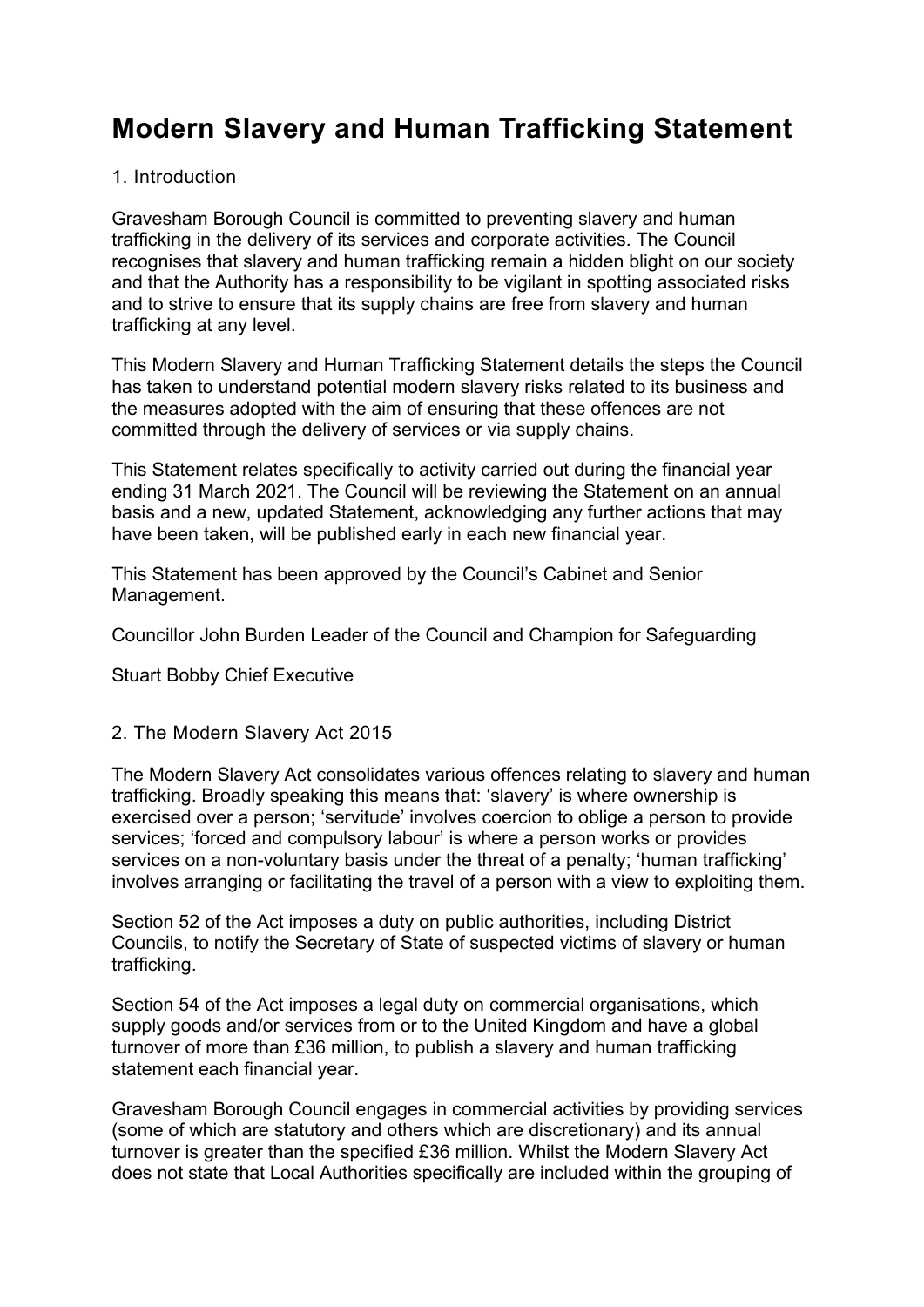organisations legally required to publish a statement, the Council has chosen to do so as a matter of good practice. The Council is keen to raise awareness of slavery and human trafficking and as a large-scale local employer and provider of services, it is seen as imperative that the Council makes its position of zero tolerance in respect of slavery and trafficking clear and unequivocal.

# 3. Standards

Gravesham Borough Council will meet the following standards and also expects those with whom it does business, to meet them:

- To support every individual's human right to live free from abuse, servitude and inhumane treatment;
- To promote ethical business and operational practices in corporate activity and services delivered;
- To take appropriate steps to ensure that slavery and human trafficking is not taking part in any of its business or supply chains;
- To take reports of witnessed, suspected or disclosed concerns of slavery and human trafficking seriously and to ensure that such reports are shared with appropriate law enforcement and other partner agencies in order that they can be fully investigated;
- To take appropriate action to address actual instances of slavery and human trafficking brought to the Council's attention and to take all reasonable steps to support and protect its victims.

## 4. Organisational structure

Gravesham Borough Council is a Local Authority situated in the county of Kent. The Council provides a wide range of statutory and discretionary services delivered both directly by the Council itself, through partnership working with other agencies and through commissioned work with external contractors.

The Council's Constitution and details of the Council's management can be found on in our [Transparency and Open Data directory.](https://pre.gravesham.gov.uk/directory/6/policies-strategies-and-open-data-test-/category/4)

# 5. Supply chains

As part of its procurement processes, Gravesham Borough Council expects that all suppliers of goods and services comply with all applicable laws, statutes, regulations and codes including the Modern Slavery Act 2015. Suppliers are also expected to have their own anti-slavery policy and to publish their own Slavery and Human Trafficking Statement (where applicable). Contract terms and conditions set out the requirements of contractors and subcontractors in relation to ensuring there is no slavery or human trafficking in their business.

The Council also requires its contractors and subcontractors engaged in 'regulated activity' for children and adults at risk to have safeguarding policies, procedures and training in place and to comply with the reporting procedures in the Council's Safeguarding Policy.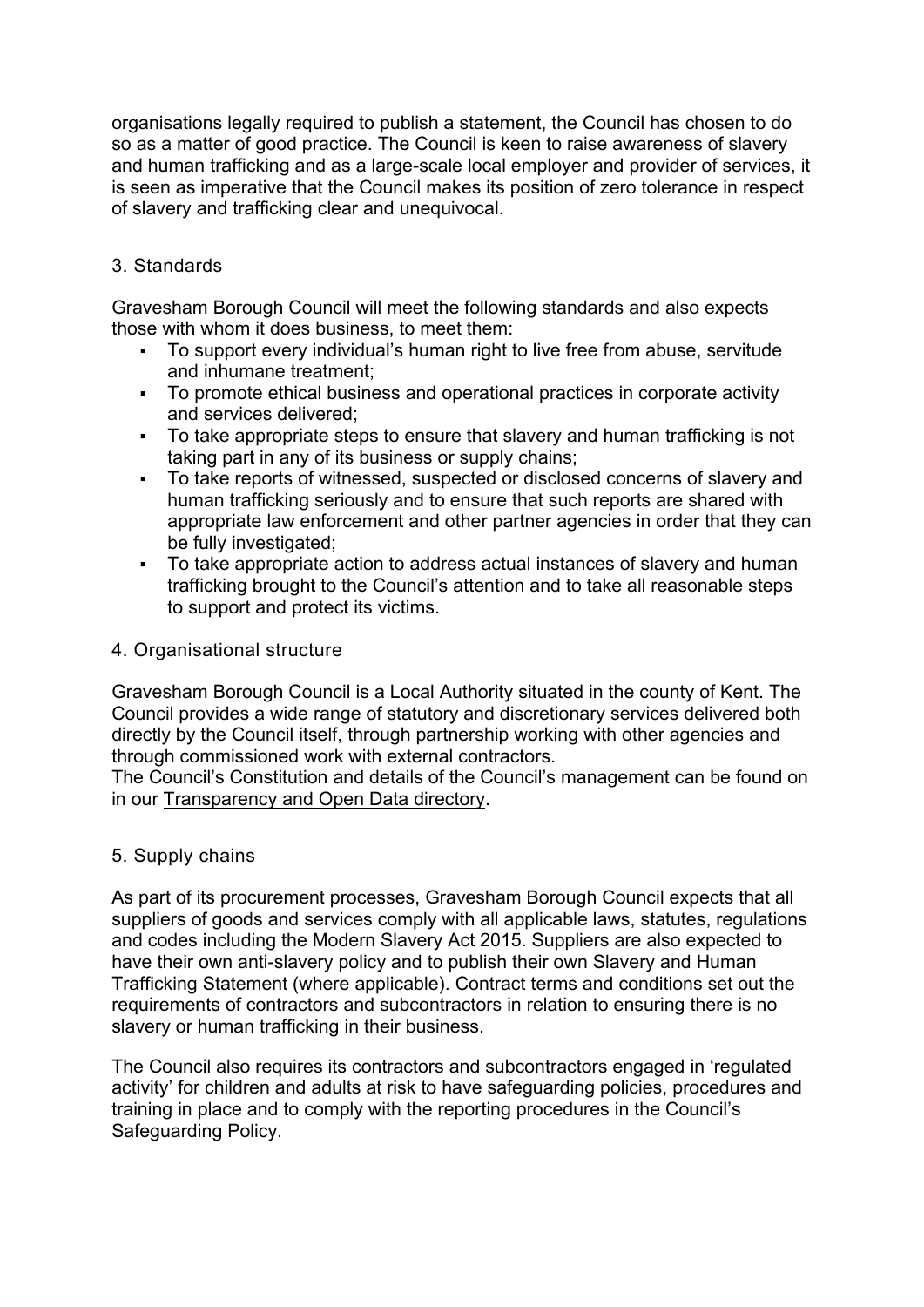#### 6. Policies and Plans

Gravesham Borough Council has a range of policies and plans that reflect its commitment to acting ethically and with integrity to prevent slavery and human trafficking in its operations. These include: Council's Corporate Plan 2019-23

This includes a clear corporate priority focussing on 'People' with firm objectives to improve community safety by preventing, detecting and reducing crime and antisocial behaviour. It also focuses on the commitment to working with Kent Police and partner agencies in achieving these objectives and specifically makes reference to the importance of safeguarding people from harm.

Gravesham Community Safety Partnership's Community Safety Strategy

In late 2020, Gravesham withdrew from a joint Community Safety Partnership with Dartford Borough Council and has established a dedicated Partnership for the Borough. As a consequence of this, the Partnership has now produced a new 3 year Community Safety Strategy to focus on local needs. Key strands of work contained within the Strategy are geared towards protecting vulnerable people from harm, including potential victims of slavery and human trafficking. The Strategy is also closely aligned to the Kent Police Control Strategy that identifies modern slavery and human trafficking as a priority. A new Partnership structure has also been created and this now includes a multi-agency Gravesham Modern Slavery Working Group. Members of this Group will work together to help identify and establish the nature and extent of slavery and human trafficking across our area and to ensure that colleagues with safeguarding and emergency planning responsibilities are wellplaced to provide appropriate support to victims. Safeguarding Policy

This policy, revised and reviewed in 2020-21, sets out the steps the Council is taking to safeguard and protect the welfare of children, young people and adults at risk who come into contact with its services and activities. The policy includes the Council's responsibilities in respect of modern slavery and human trafficking and its legal obligation to notify the Home Office of suspected victims of these offences. The Council recognises that Kent County Council (Specialist Children's Services and Adult Social Services) and Kent Police are the lead agencies in the Borough with regard to the protection of children and vulnerable adults. However, Gravesham Borough Council has a statutory duty to work in partnership with these agencies to identify, refer and respond to suspected abuse and to provide additional support.

In respect of this statutory responsibility, the Council has established the following Safeguarding Pledge:

'As we are made aware, we will ensure that any children or vulnerable adults that access services organised and delivered by Gravesham Borough Council are protected, kept safe from harm and wherever possible, have the support they need to make the choices they want. We believe that safeguarding is everybody's responsibility and we will work with all residents, partner agencies, contractors and volunteers to fulfil this pledge'.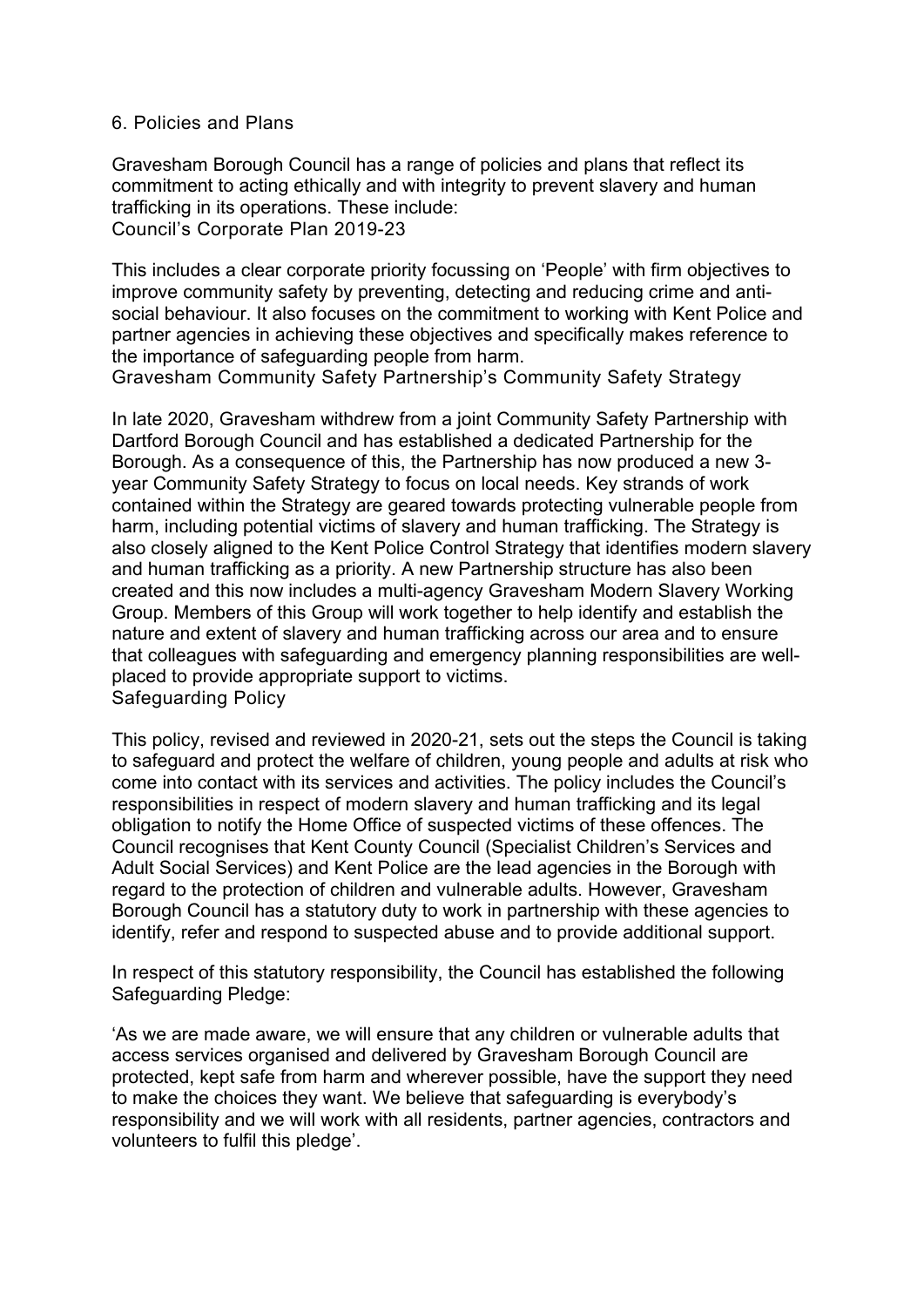## Whistleblowing Policy

The Council encourages all its employees, Councillors, contractors, their agents and/or subcontractors, consultants, suppliers and service providers to report concerns about any aspect of service provision, conduct of officers and others acting on behalf of the Council. This policy is intended to make it easier to disclose information without fear of discrimination and victimisation. All Council employees are regularly provided with a copy of the policy and asked to confirm that they have read and understood it.

Employee Code of Conduct

The Council makes clear to all its employees that there are expected standards of behaviour to which they must adhere when they are representing and acting on behalf of the Council. Employee conduct and behaviour that fails to meet these standards is fully investigated and appropriate action taken. Recruitment Policy

This sets out vetting procedures for new employees to confirm their identities and qualifications is obtained. To comply with the Asylum, Immigration and Nationality Act 2006, it's asked of prospective employees to supply evidence of their eligibility to work in the United Kingdom. References are sought and followed up for all employees and relevant checks e.g. Disclosure and Barring Service (DBS) checks are carried out where relevant to the position. Corporate Procurement Strategy

This sets out the strategic aims and principles of procurement activity, including the principles that the Council follows in the acquisition of goods, works and services from third-party and in-house providers. Equality Policy

This policy sets out the Council's procedures to ensure that it fulfils its obligations under the Equality Act 2010.

## 7. Due diligence

Gravesham Borough Council's approach to procurement requires suppliers of goods and services to implement due diligence procedures in relation to slavery and human trafficking with their own suppliers, subcontractors and other participants in their supply chain where their annual turnover exceeds £36 million. For organisations with a turnover below this sum, suppliers will be asked to confirm their acceptance of this Modern Slavery and Human Trafficking Statement.

As part of the Council's commitment to identify and mitigate risk, Council departments work together and alongside partner agencies to:

- Identify and assess potential risk areas in its business affairs;
- Mitigate the risk of slavery and human trafficking through robust checks and balances;
- **Monitor and review any potential risk areas identified;**
- **Protect whistleblowers.**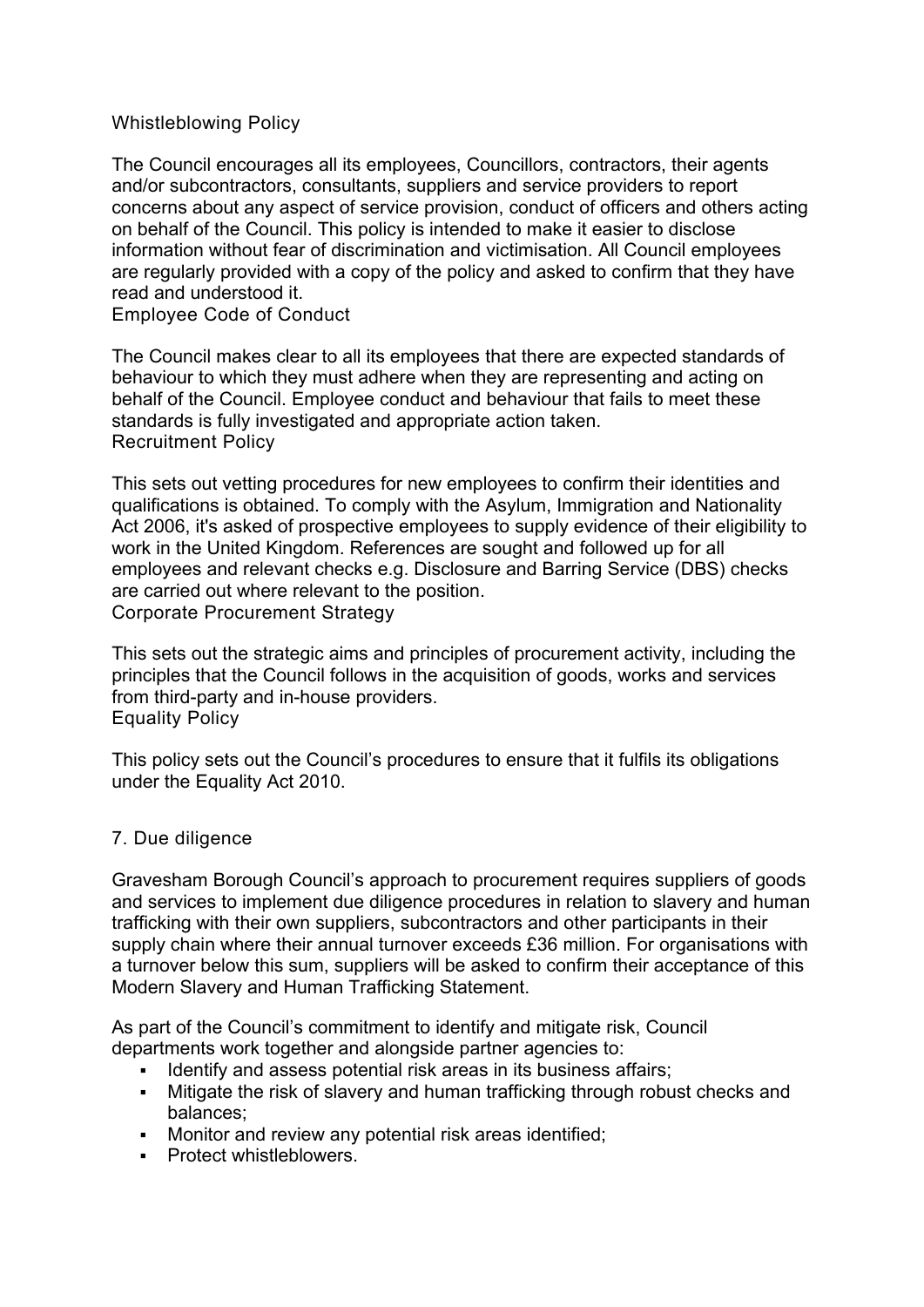#### 8. Action being taken Developing our first Modern Slavery Strategy 2020-23

In October 2020, Gravesham Borough Council developed and launched its first dedicated Strategy to address modern slavery and human trafficking. The Strategy was launched to coincide with International Slavery Day on 18 October 2020 and was very well-publicised through local media (both print and online coverage). Contributions in one press article from Gravesham Borough Council, Kent Police and Porchlight (local homelessness charity) clearly demonstrated the commitment that local agencies have made to working together proactively to deal with this crime. This generated some very positive responses from the public. A further article on the new Strategy was also included in the winter edition of Your Borough magazine which is delivered to in excess of 45,000 households across Gravesham.

The Strategy is also a resource document; it explains the legislation that defines the offences of modern slavery and trafficking, details the National Referral Mechanism and contains material to help spot the signs of modern slavery. It also clearly identifies the Council's objectives and priorities in tackling the issue as follows:

- Priority 1: To raise awareness and understanding of modern slavery and its effects across Council departments and within our local communities
- **Priority 2: To increase reporting of modern slavery by service providers and** the public
- Priority 3: To ensure Council staff and Members have the right knowledge, skills and processes to act confidently
- Priority 4: To identify, support, protect and empower victims of modern slavery
- Priority 5: To assist in the identification, disruption and bringing to justice of offenders Priority 6 To have effective governance, processes and clear lines of responsibility

Creation of a Gravesham Modern Slavery Working Group

Gravesham Borough Council has led on the establishing of a multi-agency Modern Slavery Working Group to oversee the delivery of the new Strategy and developed an Action Plan to ensure that progress is routinely monitored. During the year, progress has been reported back to the Gravesham CSP, the Gravesham Serious Organised Crime Panel, the Council's Crime and Disorder Scrutiny Committee and the Council's Community and Leisure Cabinet Committee.

The Working Group is chaired by the Council's Lead Safeguarding Officer and the Vice-Chair is a colleague from Porchlight (local homelessness charity) The core membership of the Group is as follows (although other agencies and organisations are expected to join the Group as work develops:

- Gravesham Borough Council
- Kent Police
- **•** Porchlight
- Choices
- **Rethink Mental Illness**
- Kent Equality Cohesion Council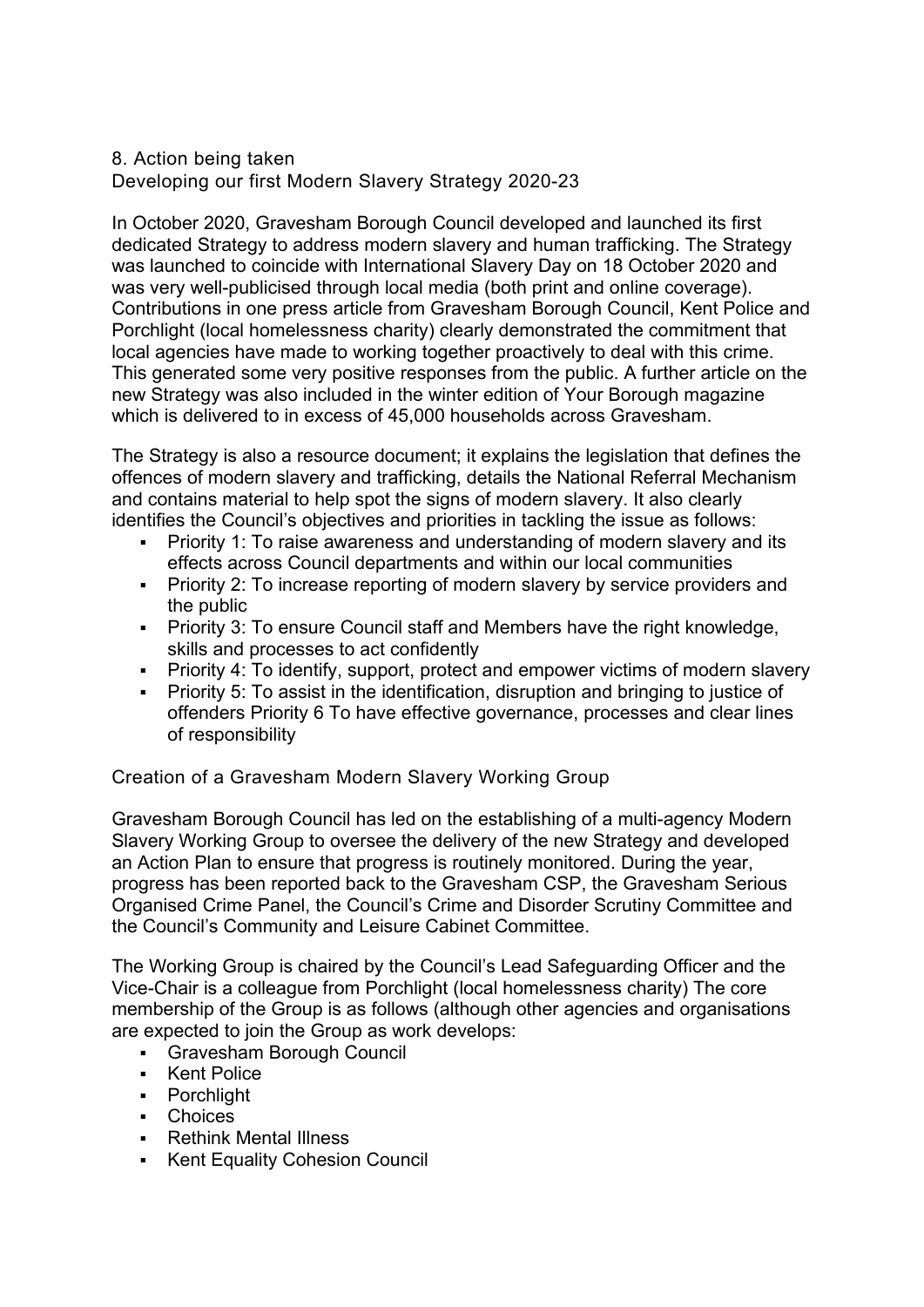Directly supporting victims of modern slavery

During 2020-21, the Council has developed its understanding of duties as a First Responder agency and as a consequence, 3 referrals through the National Referral Mechanism (NRM) were made by Council officers in respect of cases of labour exploitation. Victims were also supported with emergency temporary accommodation whilst they awaited the decision of the NRM process. Training Provision for Staff

In March 2021, the Council's Procurement/Commissioning Officer attended a 2-day training course specifically tailored for commissioning staff. The training was delivered virtually due to Covid-19 by the Chartered Institute of Procurement and Supply and provided information on how to spot the potential signs of slavery, to understand and/or manage supply chains of any size and what to do if there is concern that slavery may be occurring within the supply chain. Corporate Safeguarding Group

The Council has a Safeguarding Champions Group composed of officers from relevant Council departments that have specific safeguarding duties. Any cases of suspected modern slavery and/or human trafficking are referred to this Group in order that appropriate action can be taken drawing upon the expertise of the different officers involved and to act as swiftly as possible to protect the suspected victims from further potential harm

Gravesham Vulnerability Panel

This multi-agency meeting takes place on a monthly basis. Jointly led by Kent Police and Gravesham Borough Council, it has a broad membership and its key purpose is to ensure that all agencies are working together to share intelligence, help identify vulnerable adults and agree actions that can be taken to provide tailored support. Referrals of individuals can be made by any of the agencies attending the meeting. Gravesham Organised Crime Group

This second multi-agency group meets on a bi-monthly basis to share intelligence in respect of individuals who may be part of serious and organised crime networks with the aim of disrupting their offending, bringing them to justice and supporting victims. The Group will consider referrals where there is concern that slavery or human trafficking is part of the organised criminal activity. This is an effective approach and resultant work has led to referrals being made through the NRM and using the Modern Slavery Notification process.

## 9. Monitoring our effectiveness

Gravesham Borough Council will use the following steps to regularly review and monitor the measures being implemented to address slavery and human trafficking and to safeguard against such activity in any part of its business or supply chains:

- Provide training to new staff and Members;
- Carry out an annual review to identify any deficiencies within our policies and practices and take appropriate action to rectify these to strengthen our ability to address slavery and human trafficking;